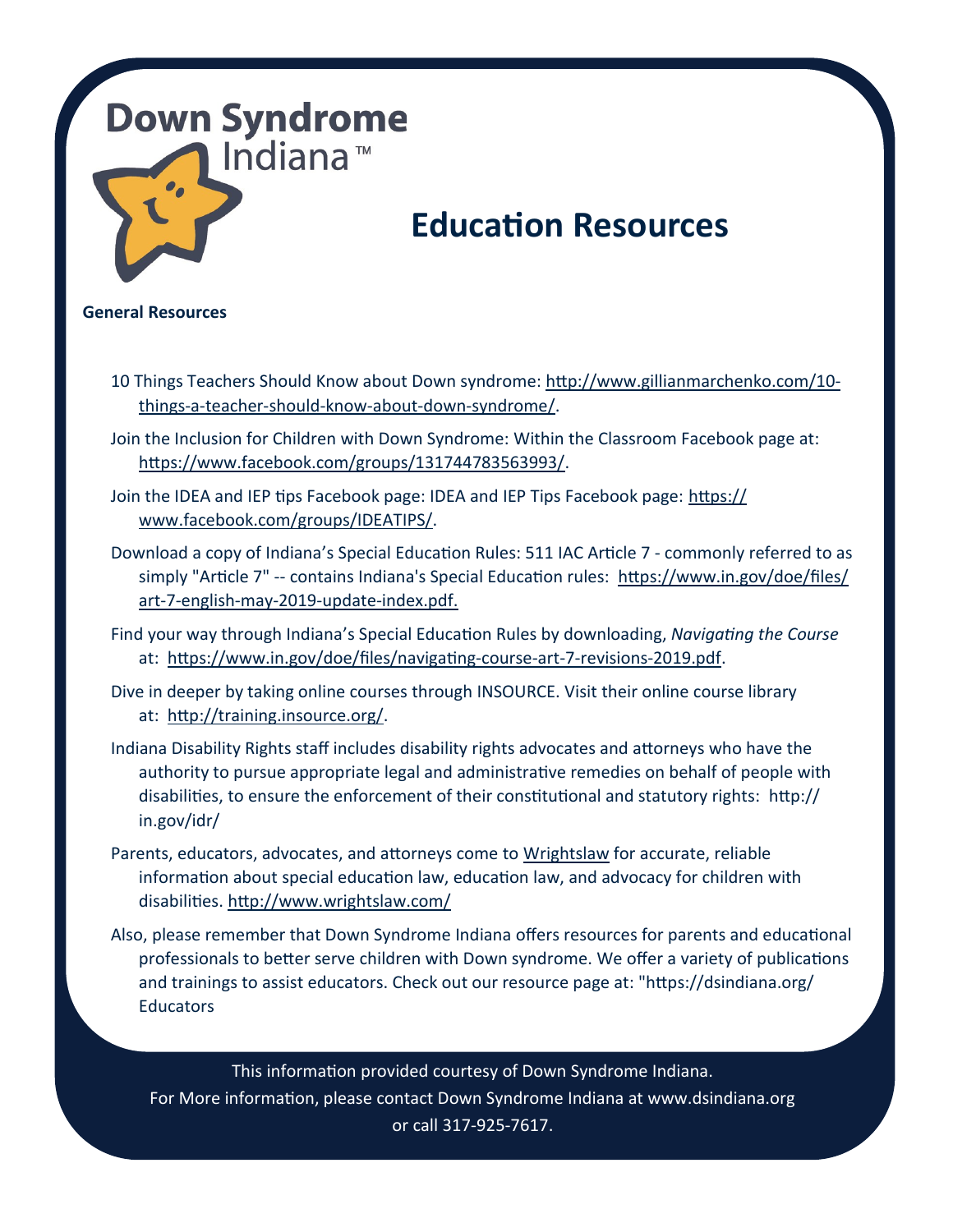## **Down Syndrome** Indiana<sup>™</sup>

# **Education Resources Cont'd**

With over a thousand apps now available to help individuals with special needs it has become increasingly difficult to find and choose the right special needs app. The Friendship Circle App Review gives you the ability to find the perfect special needs app for your child. [http://](http://www.friendshipcircle.org/apps/) [www.friendshipcircle.org/apps/](http://www.friendshipcircle.org/apps/)

Think college isn't for your son or daughter? You may rethink that after learning about postsecondary education programs available at: [http://www.thinkcollege.net//](http://www.thinkcollege.net/)

Down Syndrome Education USA works with parents and teachers to improve education for children with Down syndrome. [http://www.dseusa.org/en](http://www.dseusa.org/en-us/)-us/.

#### **Books**

[From Disability to Possibility;](http://www.amazon.com/From-Disability-Possibility-Inclusive-Classrooms/dp/0325009937)

*[Your Welcome;](http://www.amazon.com/Youre-Welcome-Innovative-Inclusive-Classroom/dp/0325052964)*

[Parent Handbook: A Guide to Special Education Rights and Responsibilities in Indiana \(INSOURCE\);](http://www.directionservice.org/cadre/parent/artifacts/INSOURCE-1%20Parenthandbook.pdf)

[Teaching Math to People with Down syndrome;](http://www.amazon.com/Teaching-People-Syndrome-Hands-On-Learners/dp/1890627429)

[Teaching Math Activities and Games cd rom;](http://www.amazon.com/Teaching-Math-Activities-Games-CD-ROM/dp/1890627976)

#### **Elementary and Middle School Books**

[My Friend Isabelle;](http://www.amazon.com/My-Friend-Isabelle-Eliza-Woloson/dp/189062750X)

[My Friend Isabelle Teacher](http://www.woodbinehouse.com/my_friend_isabelle_teachers_guide.pdf)'s Guide:

We'[ll Paint the Octopus Red;](http://www.amazon.com/Well-Paint-Octopus-Stephanie-Stuve-Bodeen/dp/1890627062/ref=sr_1_1?s=books&ie=UTF8&qid=1435606997&sr=1-1&keywords=well+paint+the+octopus+red)

[Fine Motor Skills for Children with Down syndrome;](http://www.amazon.com/Fine-Motor-Skills-Children-Syndrome/dp/1890627674/ref=sr_1_1?s=books&ie=UTF8&qid=1435607032&sr=1-1&keywords=Fine+Motor+Skills+for+Children+with+Down+syndrome%3B)

[Teaching by Design](http://www.amazon.com/Teaching-Design-Computer-Materials-Differences/dp/1890627437/ref=sr_1_1?s=books&ie=UTF8&qid=1435607061&sr=1-1&keywords=Teaching+by+Design)

[Teaching Reading to Children with Down syndrome;](http://www.amazon.com/Teaching-Reading-Children-Down-Syndrome/dp/0933149557/ref=sr_1_1?s=books&ie=UTF8&qid=1435607086&sr=1-1&keywords=Teaching+Reading+to+Children+with+Down+syndrome%3B)

This information provided courtesy of Down Syndrome Indiana. For More information, please contact Down Syndrome Indiana at www.dsindiana.org or call 317-925-7617.